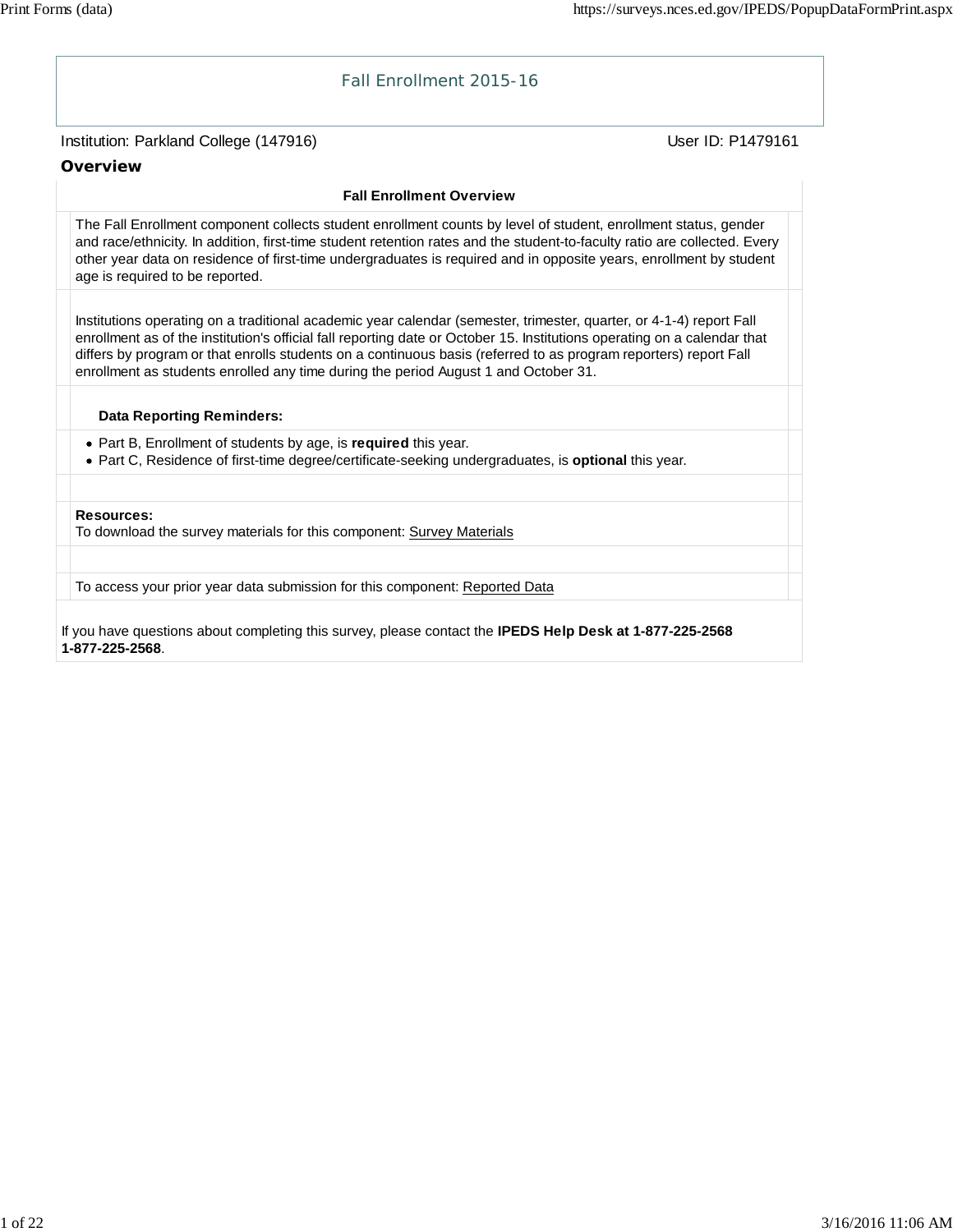## **Part Selection**

User ID: P1479161

**Completion of Part C (Residence of First-Time Degree/Certificate-Seeking Undergraduates) is optional this year.**

**Do you wish to complete Part C this year?**

**If you select 'No', you will skip Part C.**

**If you select 'Yes', you will be expected to complete the Part C screens.**

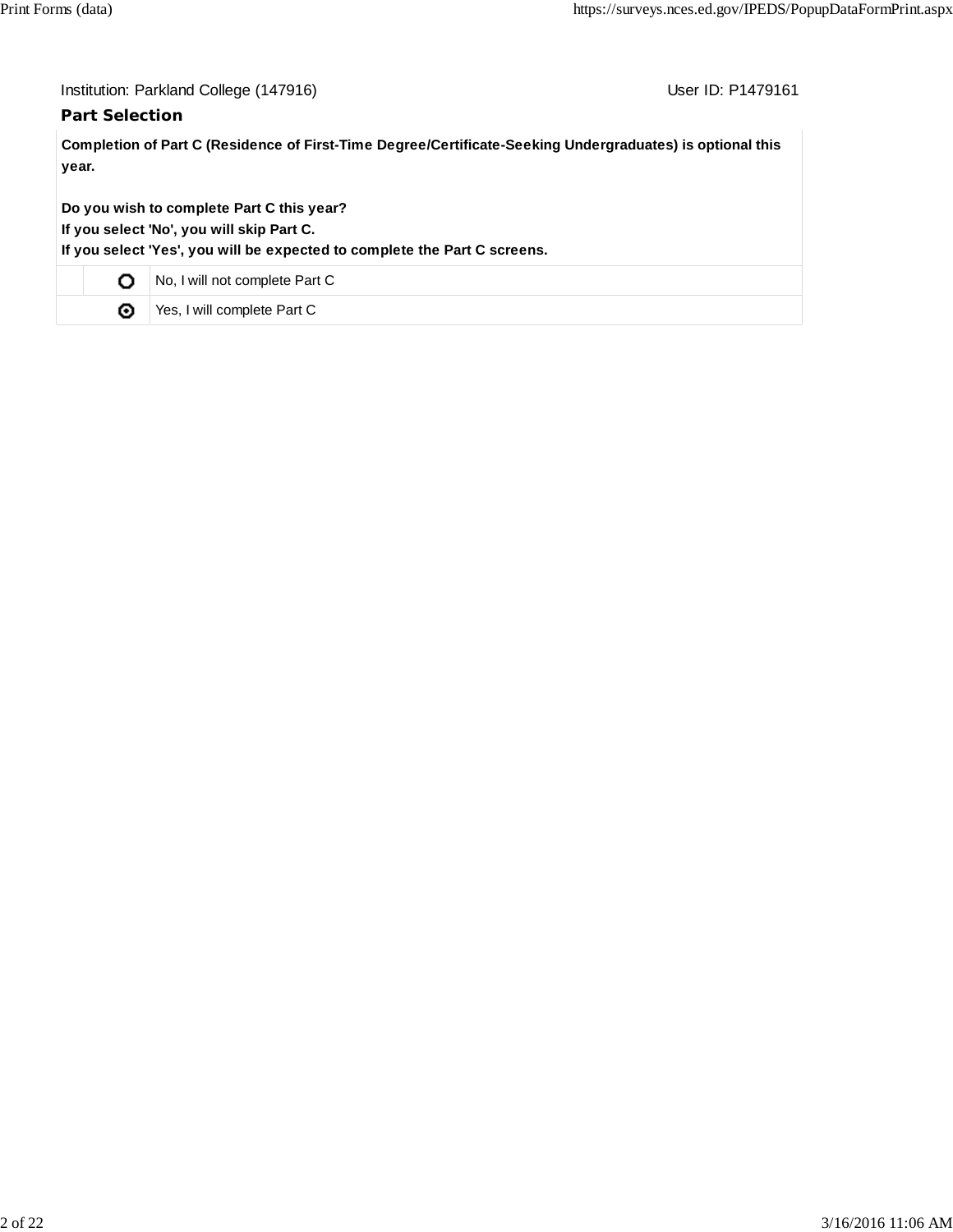# **Part A - Fall Enrollment for Full-Time Undergraduate Students**

**Enrollment as of the institution's official fall reporting date or as of October 15, 2015**

#### **Full-time Undergraduate Students**

#### **Reporting Reminders:**

- **Report Hispanic/Latino individuals of any race as Hispanic/Latino**
- **Report race for non-Hispanic/Latino individuals only**
- **Even though Teacher Preparation certificate programs may require a bachelor's degree for admission, they are considered subbaccalaureate undergraduate programs, and students in these programs are undergraduate students.**

#### Men

|                                                        |            | Degree/certificate-seeking | Non-degree/              | Total,                                  |                             |                                               |
|--------------------------------------------------------|------------|----------------------------|--------------------------|-----------------------------------------|-----------------------------|-----------------------------------------------|
| Enrolled for credit                                    | First-time | Transfer-in                | Continuing/<br>Returning | Total<br>degree/certificate-<br>seeking | non-certificate-<br>seeking | <b>Full-time</b><br>undergraduate<br>students |
| Nonresident alien                                      | 0          | $\boldsymbol{0}$           | $\boldsymbol{9}$         | 9                                       | 0                           | 9                                             |
| Hispanic/Latino                                        | 48         | $\overline{7}$             | 75                       | 130                                     | 1                           | 131                                           |
| American Indian or<br>Alaska Native                    | 4          | $\mathbf{1}$               | 10                       | 15                                      | $\pmb{0}$                   | 15                                            |
| <b>Asian</b>                                           | 34         | 11                         | 123                      | 168                                     | 3                           | 171                                           |
| <b>Black or African</b><br>American                    | 64         | 9                          | 145                      | 218                                     | 6                           | 224                                           |
| Native Hawaiian or<br><b>Other Pacific</b><br>Islander | 1          | $\pmb{0}$                  | $\overline{c}$           | 3                                       | 0                           | $\sqrt{3}$                                    |
| <b>White</b>                                           | 274        | 40                         | 700                      | 1,014                                   | 13                          | 1,027                                         |
| Two or more races                                      | 23         | $\overline{7}$             | 24                       | 54                                      | $\overline{c}$              | 56                                            |
| Race and ethnicity<br>unknown                          | 31         | 6                          | 106                      | 143                                     | 6                           | 149                                           |
| <b>Total men</b>                                       | 479        | 81                         | 1,194                    | 1,754                                   | 31                          | 1,785                                         |
| Total men prior year                                   | 535        | 66                         | 1,270                    | 1,871                                   | 22                          | 1,893                                         |

#### Women

|                                     |            |             | Degree/certificate-seeking |                                         | Total,                                     |                                               |
|-------------------------------------|------------|-------------|----------------------------|-----------------------------------------|--------------------------------------------|-----------------------------------------------|
| Enrolled for credit                 | First-time | Transfer-in | Continuing/<br>Returning   | Total<br>degree/certificate-<br>seeking | Non-degree/<br>non-certificate-<br>seeking | <b>Full-time</b><br>undergraduate<br>students |
| Nonresident alien                   |            | 0           | 6                          | 6                                       |                                            | 6                                             |
| Hispanic/Latino                     | 20         |             | 69                         | 96                                      | 11                                         | 107                                           |
| American Indian or<br>Alaska Native |            | 0           |                            |                                         | 0                                          |                                               |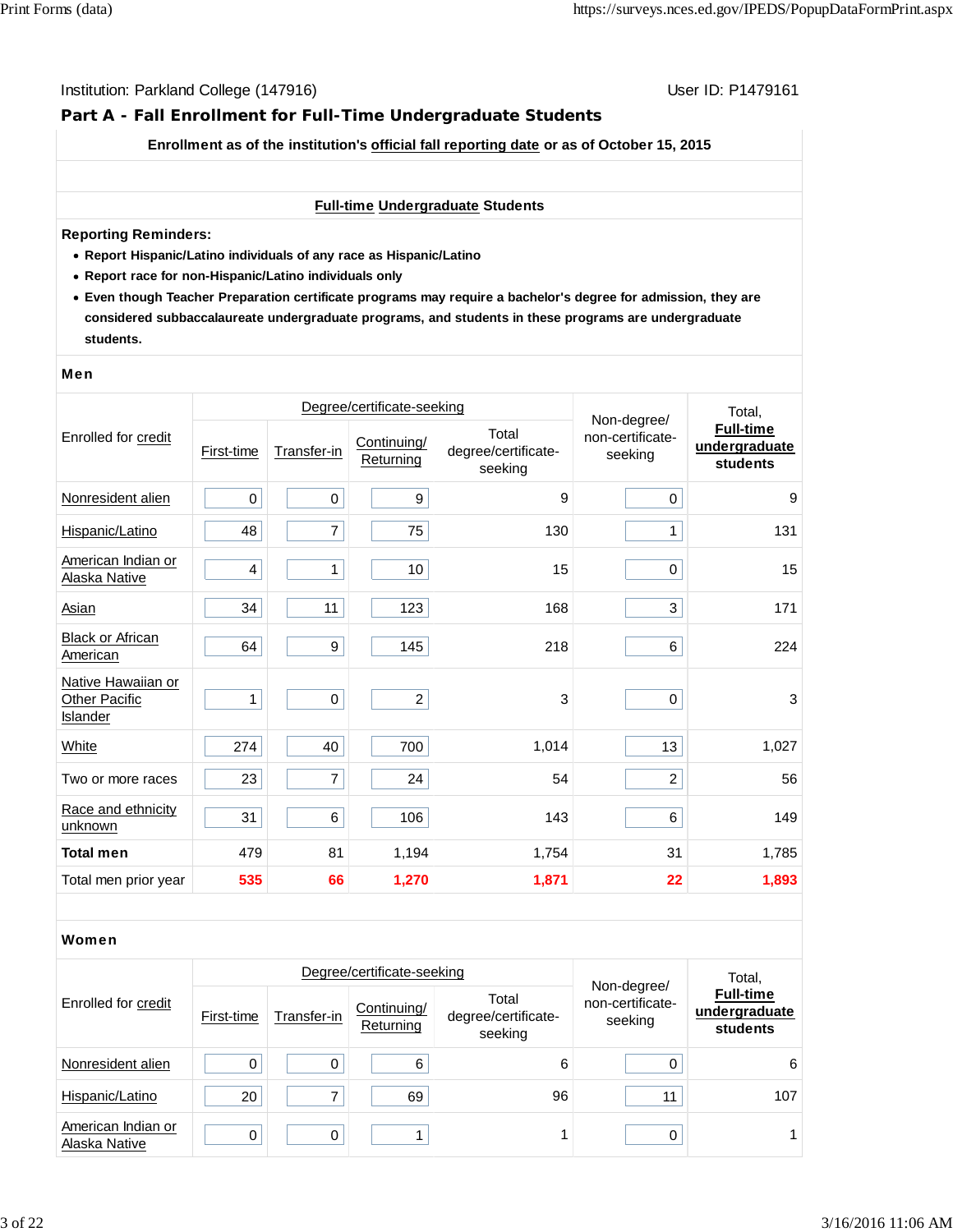| Asian                                                         | 17        | $\mathbf{1}$   | 76    | 94    | 4              | 98    |
|---------------------------------------------------------------|-----------|----------------|-------|-------|----------------|-------|
| <b>Black or African</b><br>American                           | 48        | 13             | 141   | 202   | 29             | 231   |
| Native Hawaiian or<br><b>Other Pacific</b><br><b>Islander</b> | $\pmb{0}$ | $\mathbf 0$    | 1     | 1     | 0              | 1     |
| White                                                         | 159       | 46             | 701   | 906   | 130            | 1,036 |
| Two or more races                                             | 18        | 3              | 19    | 40    | 4              | 44    |
| Race and ethnicity<br>unknown                                 | 23        | $\overline{a}$ | 75    | 100   | $\overline{7}$ | 107   |
| <b>Total women</b>                                            | 285       | 72             | 1,089 | 1,446 | 185            | 1,631 |
| Total women prior<br>year                                     | 322       | 61             | 1,170 | 1,553 | 129            | 1,682 |
|                                                               |           |                |       |       |                |       |
| <b>Grand total</b><br>(men+women)                             | 764       | 153            | 2,283 | 3,200 | 216            | 3,416 |
| Grand total<br>(men+women) prior<br>year                      | 857       | 127            | 2,440 | 3,424 | 151            | 3,575 |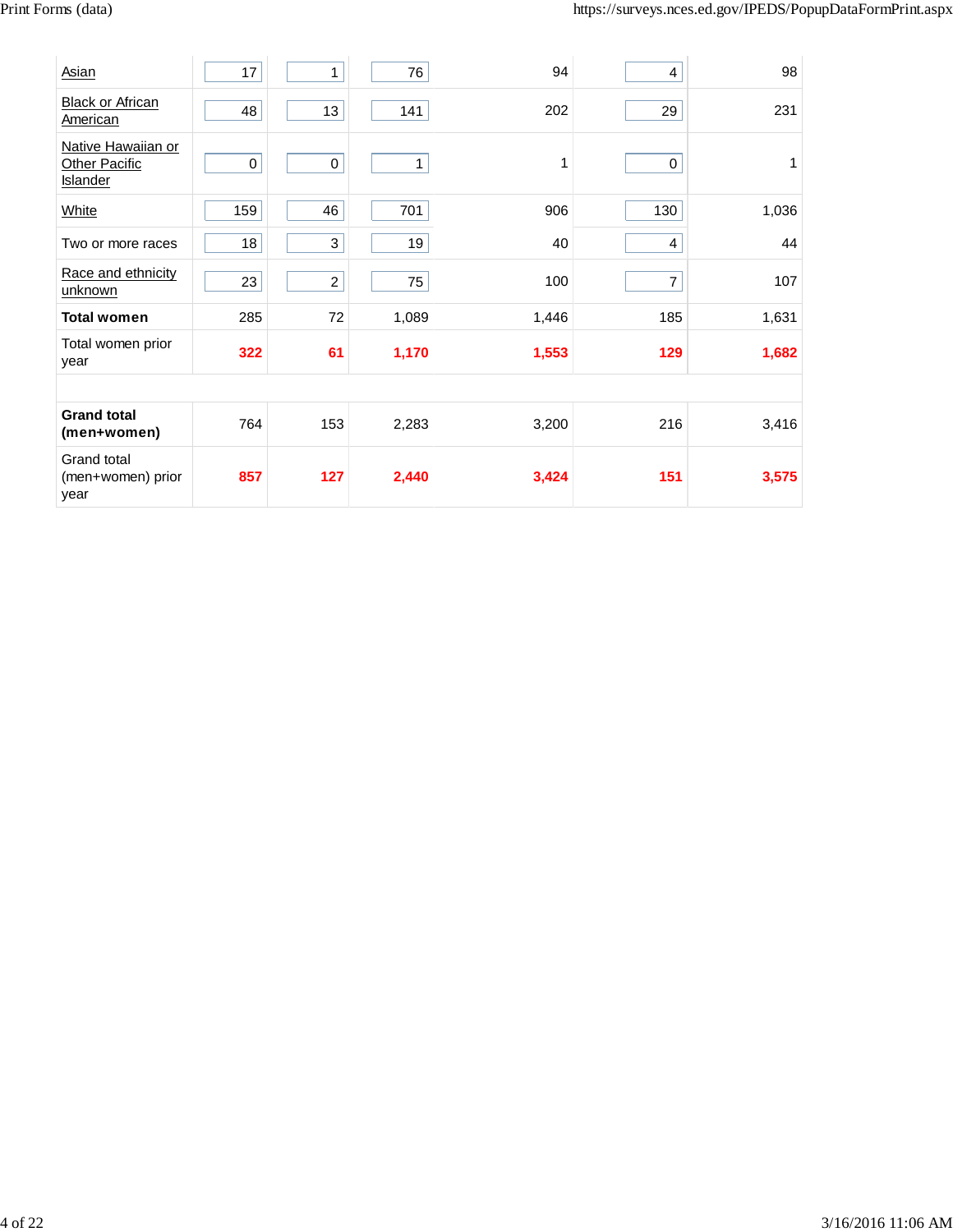# **Part A - Fall Enrollment for Part-time Undergraduate Students**

**Enrollment as of the institution's official fall reporting date or as of October 15, 2015**

#### **Part-time Undergraduate Students**

#### **Reporting Reminders:**

- **Report Hispanic/Latino individuals of any race as Hispanic/Latino**
- **Report race for non-Hispanic/Latino individuals only**
- **Even though Teacher Preparation certificate programs may require a bachelor's degree for admission, they are considered subbaccalaureate undergraduate programs, and students in these programs are undergraduate students.**

#### Men

|                                                        |            | Degree/certificate-seeking | Non-degree/              | Total.                                  |                             |                                        |
|--------------------------------------------------------|------------|----------------------------|--------------------------|-----------------------------------------|-----------------------------|----------------------------------------|
| Enrolled for credit                                    | First-time | Transfer-in                | Continuing/<br>Returning | Total<br>degree/certificate-<br>seeking | non-certificate-<br>seeking | part-time<br>undergraduate<br>students |
| Nonresident alien                                      | 1          | $\mathbf 0$                | $\,6\,$                  | 7                                       | 0                           | $\overline{7}$                         |
| Hispanic/Latino                                        | 8          | $\overline{c}$             | 101                      | 111                                     | 27                          | 138                                    |
| American Indian or<br>Alaska Native                    | 1          | $\pmb{0}$                  | $\overline{4}$           | 5                                       | $\overline{c}$              | $\overline{7}$                         |
| <b>Asian</b>                                           | 3          | 1                          | 97                       | 101                                     | 13                          | 114                                    |
| <b>Black or African</b><br>American                    | 24         | 3                          | 223                      | 250                                     | 27                          | 277                                    |
| Native Hawaiian or<br><b>Other Pacific</b><br>Islander | $\pmb{0}$  | $\pmb{0}$                  | $\overline{2}$           | $\overline{2}$                          | 0                           | $\overline{c}$                         |
| <b>White</b>                                           | 73         | 13                         | 817                      | 903                                     | 240                         | 1,143                                  |
| Two or more races                                      | 3          | $\pmb{0}$                  | 30                       | 33                                      | 5                           | 38                                     |
| Race and ethnicity<br>unknown                          | 6          | 3                          | 160                      | 169                                     | 192                         | 361                                    |
| <b>Total men</b>                                       | 119        | 22                         | 1,440                    | 1,581                                   | 506                         | 2,087                                  |
| Total men prior year                                   | 150        | 18                         | 1,693                    | 1,861                                   | 390                         | 2,251                                  |

#### Women

|                                     |            | Degree/certificate-seeking |                          | Total,                                  |                                            |                                        |
|-------------------------------------|------------|----------------------------|--------------------------|-----------------------------------------|--------------------------------------------|----------------------------------------|
| Enrolled for credit                 | First-time | Transfer-in                | Continuing/<br>Returning | Total<br>degree/certificate-<br>seeking | Non-degree/<br>non-certificate-<br>seeking | part-time<br>undergraduate<br>students |
| Nonresident alien                   | 0          | 0                          | 3                        | 3                                       |                                            | 3                                      |
| Hispanic/Latino                     | 5          | 6                          | 113                      | 124                                     | 41                                         | 165                                    |
| American Indian or<br>Alaska Native | 0          | $\Omega$                   | 6                        | 6                                       | 3                                          | 9                                      |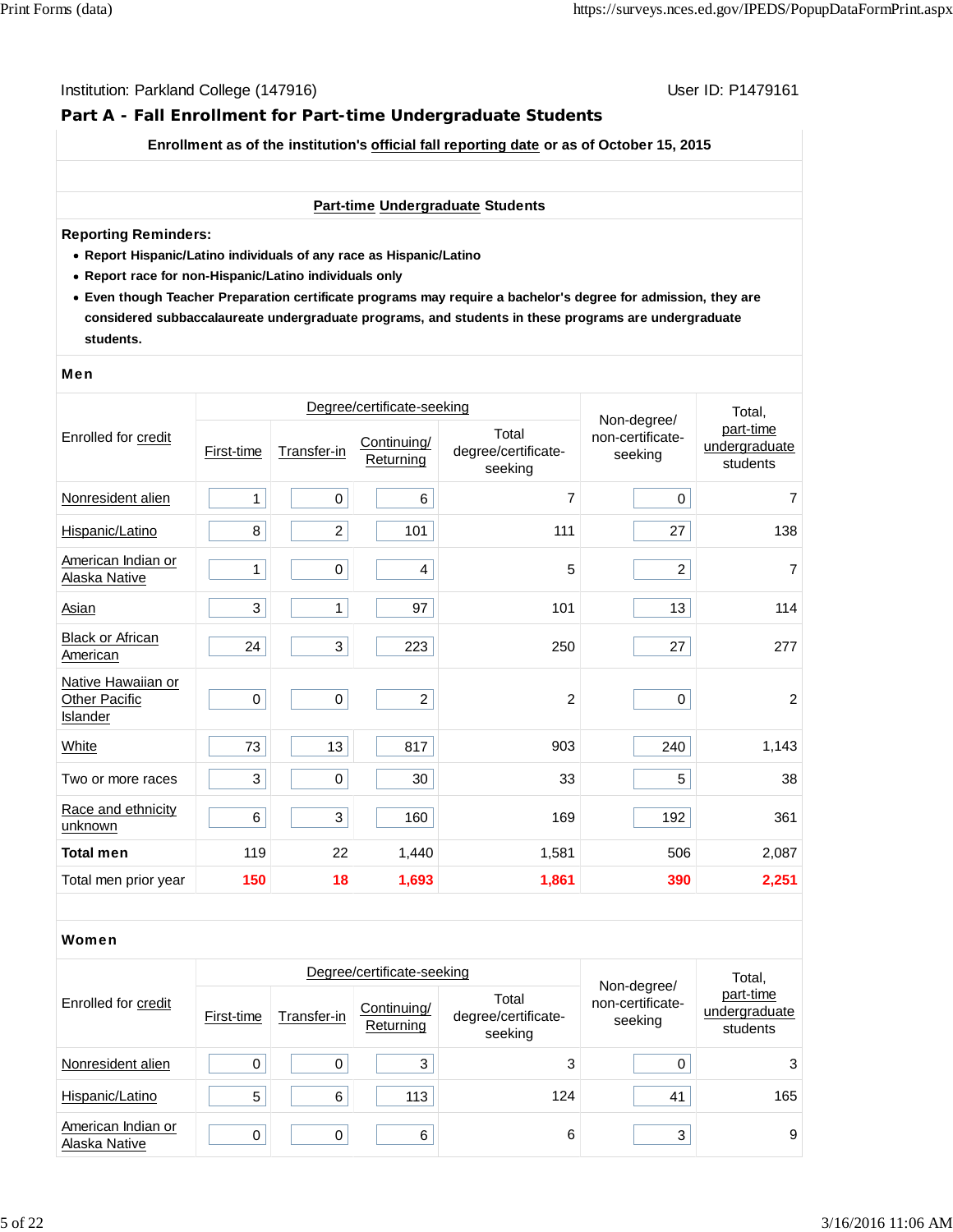| <b>Asian</b>                                           | 7   | $\boldsymbol{2}$        | 120   | 129   | 28    | 157   |
|--------------------------------------------------------|-----|-------------------------|-------|-------|-------|-------|
| <b>Black or African</b><br>American                    | 30  | 6                       | 262   | 298   | 74    | 372   |
| Native Hawaiian or<br>Other Pacific<br><b>Islander</b> | 0   | $\mathbf 0$             | 3     | 3     | 1     | 4     |
| White                                                  | 38  | 22                      | 1,041 | 1,101 | 398   | 1,499 |
| Two or more races                                      | 4   | 1                       | 29    | 34    | 18    | 52    |
| Race and ethnicity<br>unknown                          | 5   | $\overline{\mathbf{4}}$ | 159   | 168   | 215   | 383   |
| <b>Total women</b>                                     | 89  | 41                      | 1,736 | 1,866 | 778   | 2,644 |
| Total women prior<br>year                              | 93  | 31                      | 1,823 | 1,947 | 670   | 2,617 |
|                                                        |     |                         |       |       |       |       |
| <b>Grand total</b><br>(men+women)                      | 208 | 63                      | 3,176 | 3,447 | 1,284 | 4,731 |
| Grand total<br>(men+women) prior<br>year               | 243 | 49                      | 3,516 | 3,808 | 1,060 | 4,868 |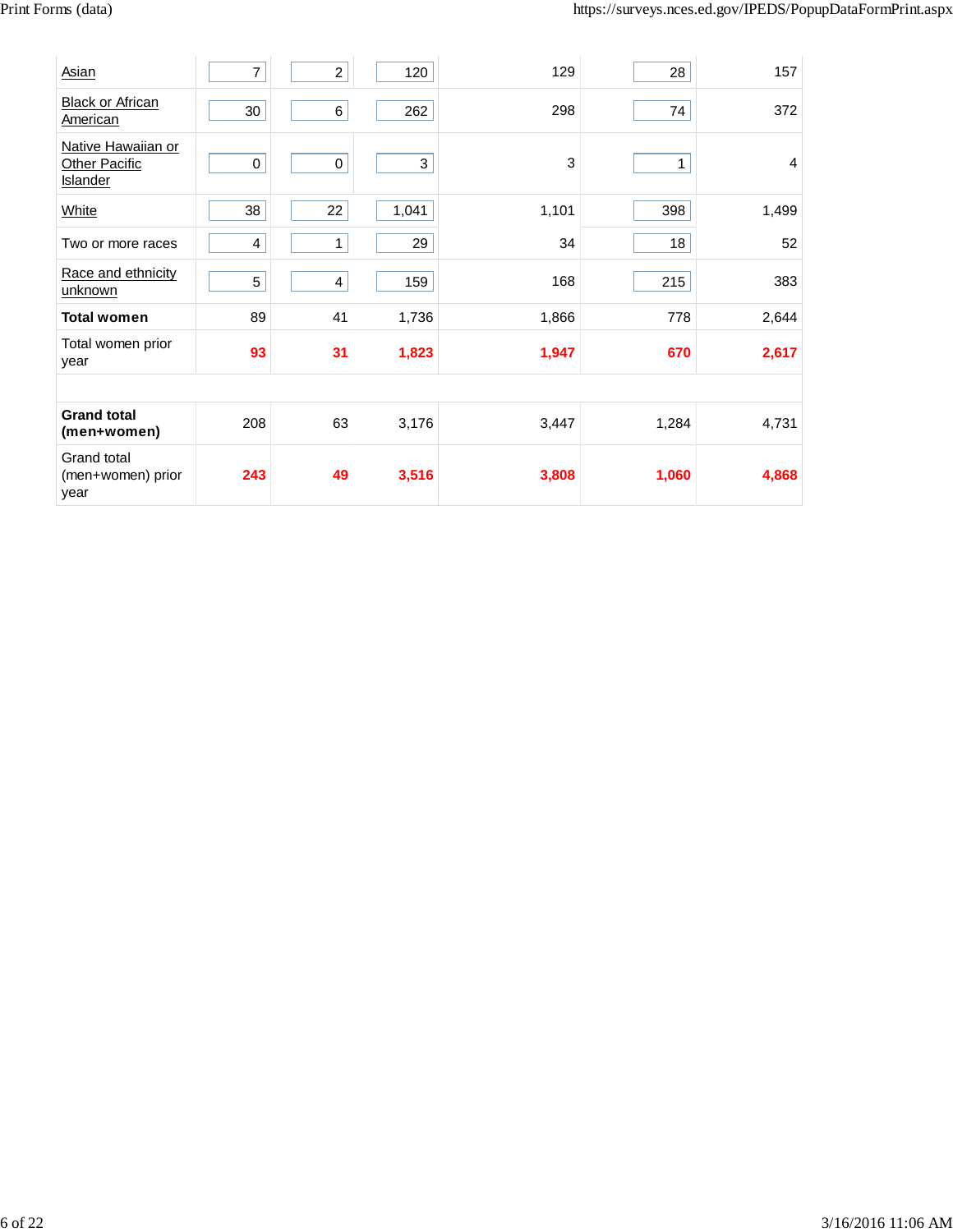# **Part A - Fall Enrollment by Distance Education Status**

## **Enrollment as of the institution's official fall reporting date or as of October 15, 2015**

|                                                                                    |                               | <b>Undergraduate Students</b>     |  |  |  |  |
|------------------------------------------------------------------------------------|-------------------------------|-----------------------------------|--|--|--|--|
|                                                                                    | Degree/Certificate<br>Seeking | Non-Degree/Certificate<br>Seeking |  |  |  |  |
| <b>C</b> Enrolled exclusively in distance education<br>courses                     | 929                           | 93                                |  |  |  |  |
| Enrolled in some but not all distance education<br><b>courses</b>                  | 1,790                         | 214                               |  |  |  |  |
| Not enrolled in any distance education courses                                     | 3,928                         | 1,193                             |  |  |  |  |
| <b>Total</b> (from prior part A screens)                                           | 6,647                         | 1.500                             |  |  |  |  |
| You may use the space below to provide context for the data you've reported above. |                               |                                   |  |  |  |  |
|                                                                                    |                               |                                   |  |  |  |  |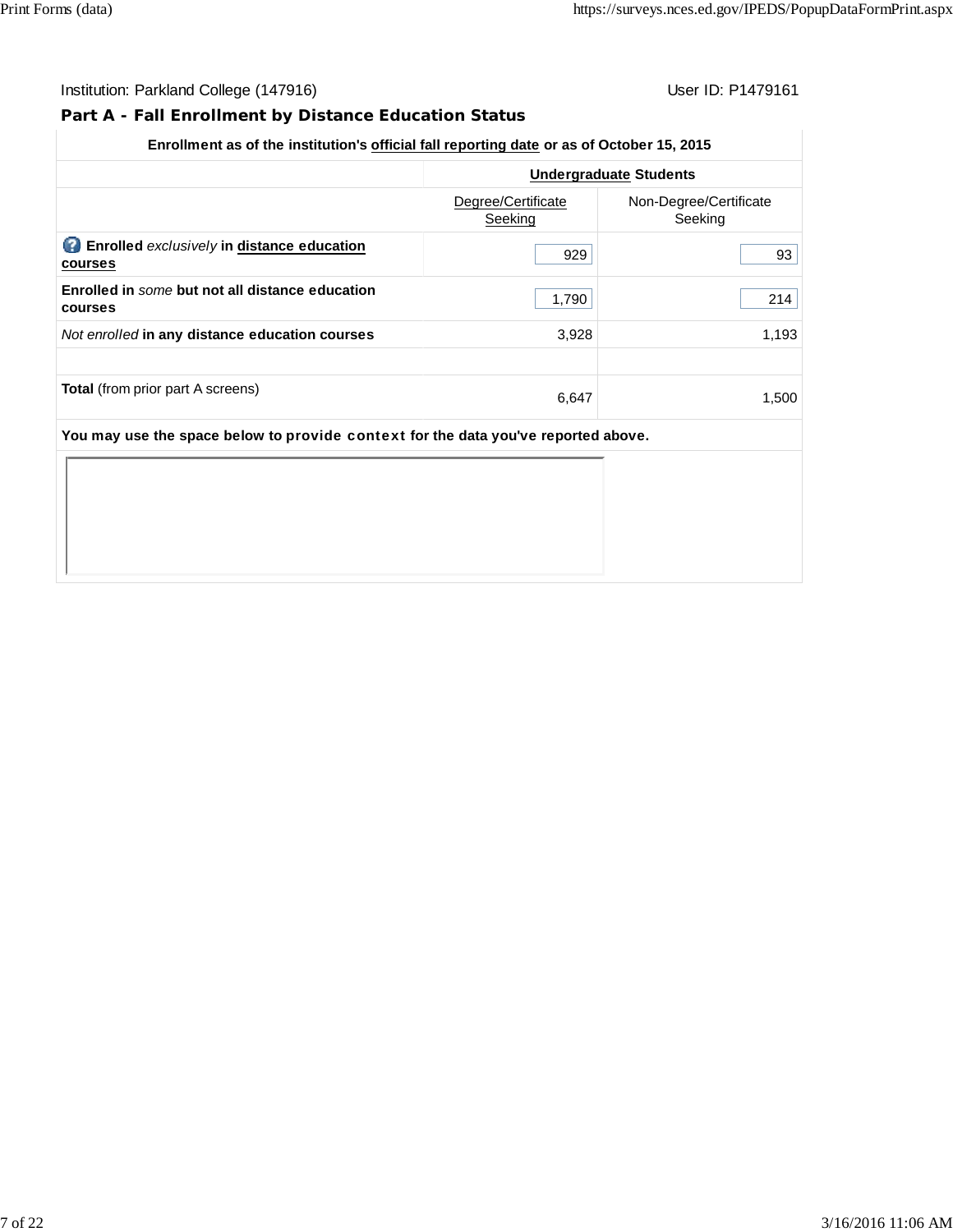# **Part A - Fall Enrollment by Distance Education Status**

|                                                                                                      |    |                               | <b>Undergraduate Students</b>     |
|------------------------------------------------------------------------------------------------------|----|-------------------------------|-----------------------------------|
| Of those students exclusively enrolled in distance<br>education courses, report the number that are: |    | Degree/Certificate<br>Seeking | Non-Degree/Certificate<br>Seeking |
| Located in                                                                                           | IL | 815                           | 93                                |
| Located in the U.S. but not in                                                                       | IL | 27                            |                                   |
| Located in the U.S. but state/jurisdiction unknown                                                   |    | 0                             | 0                                 |
| Located outside the U.S.                                                                             |    | 87                            |                                   |
| Location unknown/unreported                                                                          |    | 0                             | 0                                 |
| Total students exclusively enrolled in distance education (from<br>section above)                    |    | 929                           | 93                                |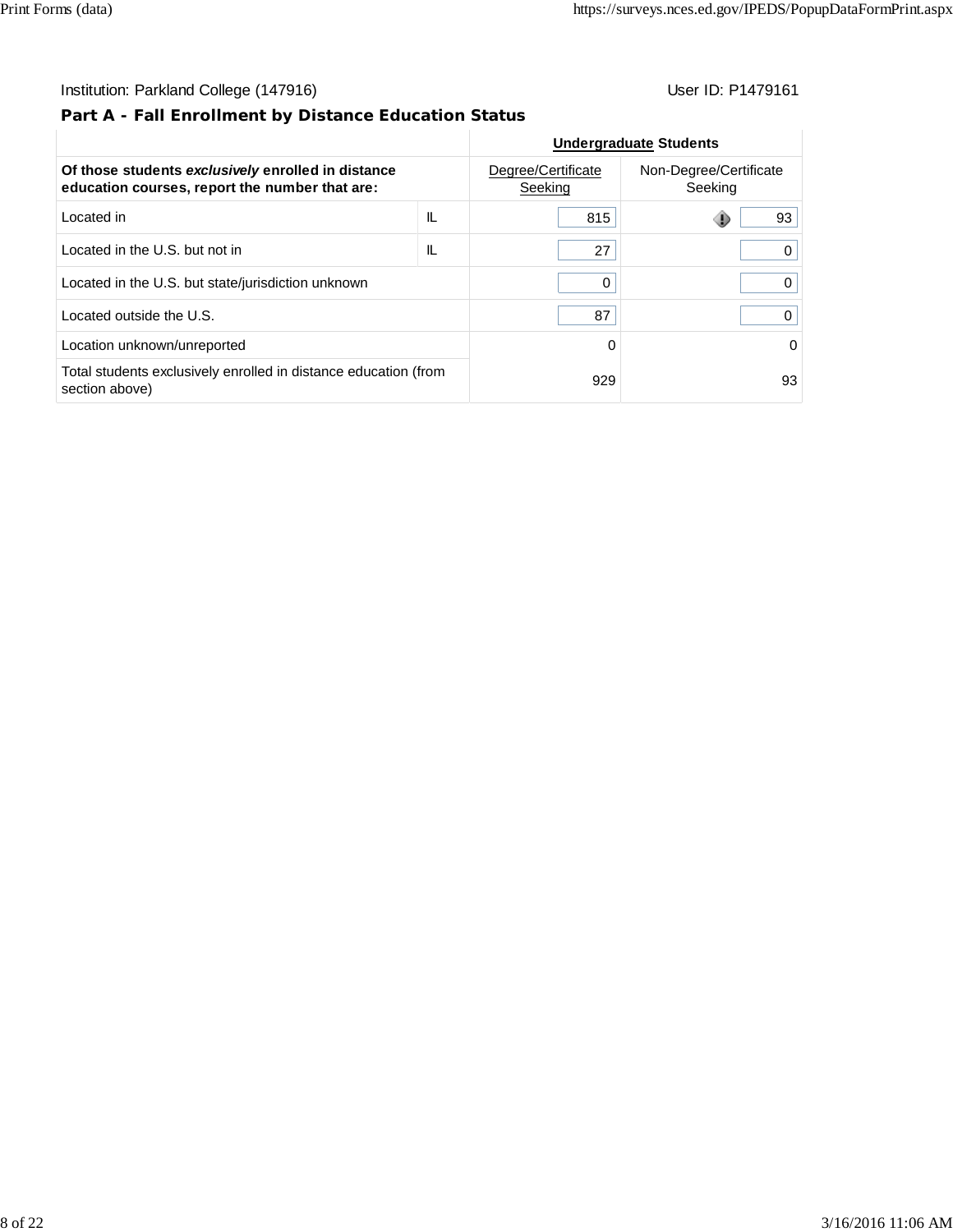I

# Institution: Parkland College (147916) Note that the User ID: P1479161

# **Part A - Fall Enrollment Summary**

# Fall Enrollment Summary

| User ID: P147916 |  |
|------------------|--|
|------------------|--|

| <b>Fall Enforment Summary</b>             |                             |                             |                              |  |  |  |
|-------------------------------------------|-----------------------------|-----------------------------|------------------------------|--|--|--|
| Men                                       |                             |                             |                              |  |  |  |
| Students enrolled for credit              | Total full-time<br>students | Total part-time<br>students | Grand total,<br>all students |  |  |  |
| Nonresident alien                         | 9                           | 7                           | 16                           |  |  |  |
| Hispanic/Latino                           | 131                         | 138                         | 269                          |  |  |  |
| American Indian or Alaska Native          | 15                          | 7                           | 22                           |  |  |  |
| Asian                                     | 171                         | 114                         | 285                          |  |  |  |
| <b>Black or African American</b>          | 224                         | 277                         | 501                          |  |  |  |
| Native Hawaiian or Other Pacific Islander | 3                           | 2                           | 5                            |  |  |  |
| White                                     | 1,027                       | 1,143                       | 2,170                        |  |  |  |
| Two or more races                         | 56                          | 38                          | 94                           |  |  |  |
| Race and ethnicity unknown                | 149                         | 361                         | 510                          |  |  |  |
| <b>Total men</b>                          | 1,785                       | 2,087                       | 3,872                        |  |  |  |

#### Women

| Students enrolled for credit              | Total full-time<br>students | Total part-time<br>students | Grand total,<br>all students |
|-------------------------------------------|-----------------------------|-----------------------------|------------------------------|
| Nonresident alien                         | 6                           | 3                           | 9                            |
| Hispanic/Latino                           | 107                         | 165                         | 272                          |
| American Indian or Alaska Native          | 1                           | 9                           | 10                           |
| Asian                                     | 98                          | 157                         | 255                          |
| <b>Black or African American</b>          | 231                         | 372                         | 603                          |
| Native Hawaiian or Other Pacific Islander | 1                           | 4                           | 5                            |
| White                                     | 1,036                       | 1,499                       | 2,535                        |
| Two or more races                         | 44                          | 52                          | 96                           |
| Race and ethnicity unknown                | 107                         | 383                         | 490                          |
| <b>Total women</b>                        | 1,631                       | 2,644                       | 4,275                        |
|                                           |                             |                             |                              |
| <b>Grand Total (men+women)</b>            | 3,416                       | 4,731                       | 8,147                        |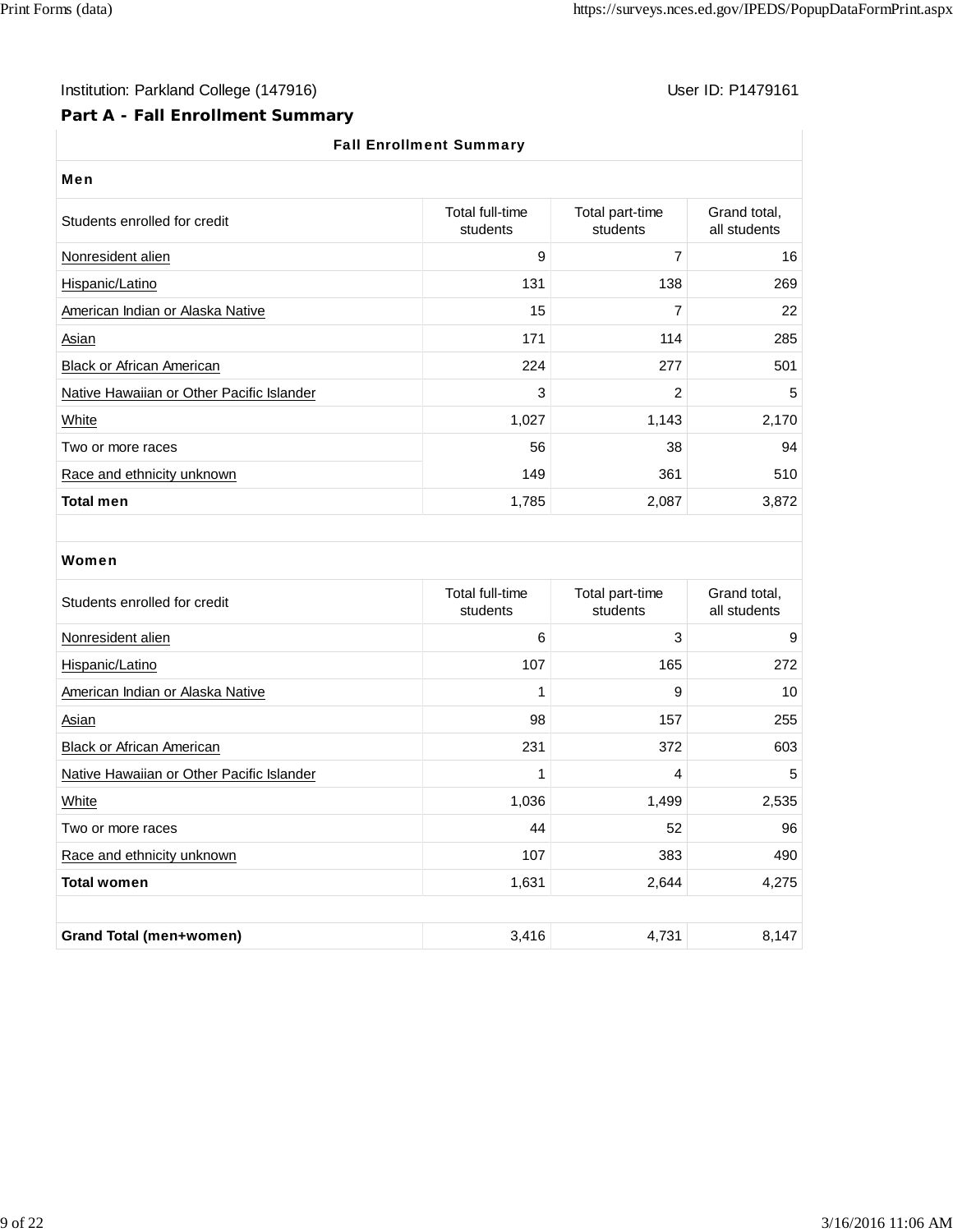# **Part B - Fall Enrollment by Age and Gender for Full-time Undergraduate Students**

| Enrollment as of the institution's official fall reporting date or as of October 15, 2015 |          |                                         |  |  |  |
|-------------------------------------------------------------------------------------------|----------|-----------------------------------------|--|--|--|
| Age                                                                                       |          | <b>Full-time Undergraduate Students</b> |  |  |  |
|                                                                                           | Men      | Women                                   |  |  |  |
| Under 18                                                                                  | 16       | 19                                      |  |  |  |
| 18-19                                                                                     | 887      | 759                                     |  |  |  |
| $20 - 21$                                                                                 | 429      | 371                                     |  |  |  |
| $22 - 24$                                                                                 | 177      | 169                                     |  |  |  |
| 25-29                                                                                     | 154      | 133                                     |  |  |  |
| 30-34                                                                                     | 59       | 70                                      |  |  |  |
| 35-39                                                                                     | 27       | 44                                      |  |  |  |
| 40-49                                                                                     | 29       | 47                                      |  |  |  |
| 50-64                                                                                     | 5        | 19                                      |  |  |  |
| 65 and over                                                                               | $2\vert$ | 0                                       |  |  |  |
| Age unknown/unreported                                                                    | 0        | $\mathbf 0$                             |  |  |  |
| Total full-time undergraduate students (from part A)                                      | 1,785    | 1,631                                   |  |  |  |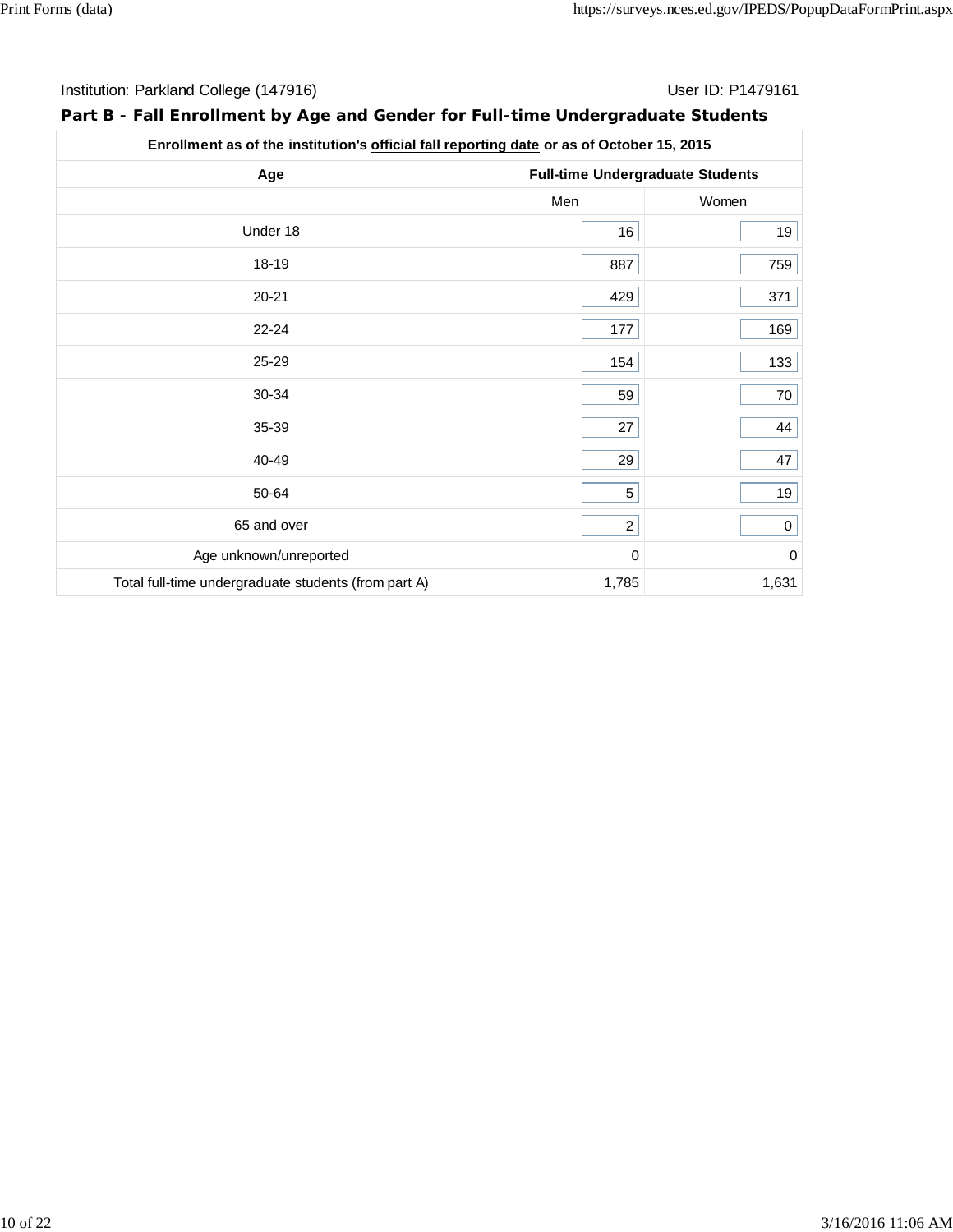# **Part B - Fall Enrollment by Age and Gender for Part-time Undergraduate Students**

| Enrollment as of the institution's official fall reporting date or as of October 15, 2015 |
|-------------------------------------------------------------------------------------------|
|-------------------------------------------------------------------------------------------|

| Age                                                  | <b>Part-time Undergraduate Students</b> |                  |  |
|------------------------------------------------------|-----------------------------------------|------------------|--|
|                                                      | Men                                     | Women            |  |
| Under 18                                             | 460                                     | 442              |  |
| 18-19                                                | 314                                     | 314              |  |
| $20 - 21$                                            | 338                                     | 402              |  |
| 22-24                                                | 310                                     | 405              |  |
| 25-29                                                | 239                                     | 327              |  |
| 30-34                                                | 135                                     | 213              |  |
| 35-39                                                | 85                                      | 156              |  |
| 40-49                                                | 116                                     | 214              |  |
| 50-64                                                | 64                                      | 129              |  |
| 65 and over                                          | 24                                      | 42               |  |
| Age unknown/unreported                               | 2                                       | $\boldsymbol{0}$ |  |
| Total part-time undergraduate students (from part A) | 2,087                                   | 2,644            |  |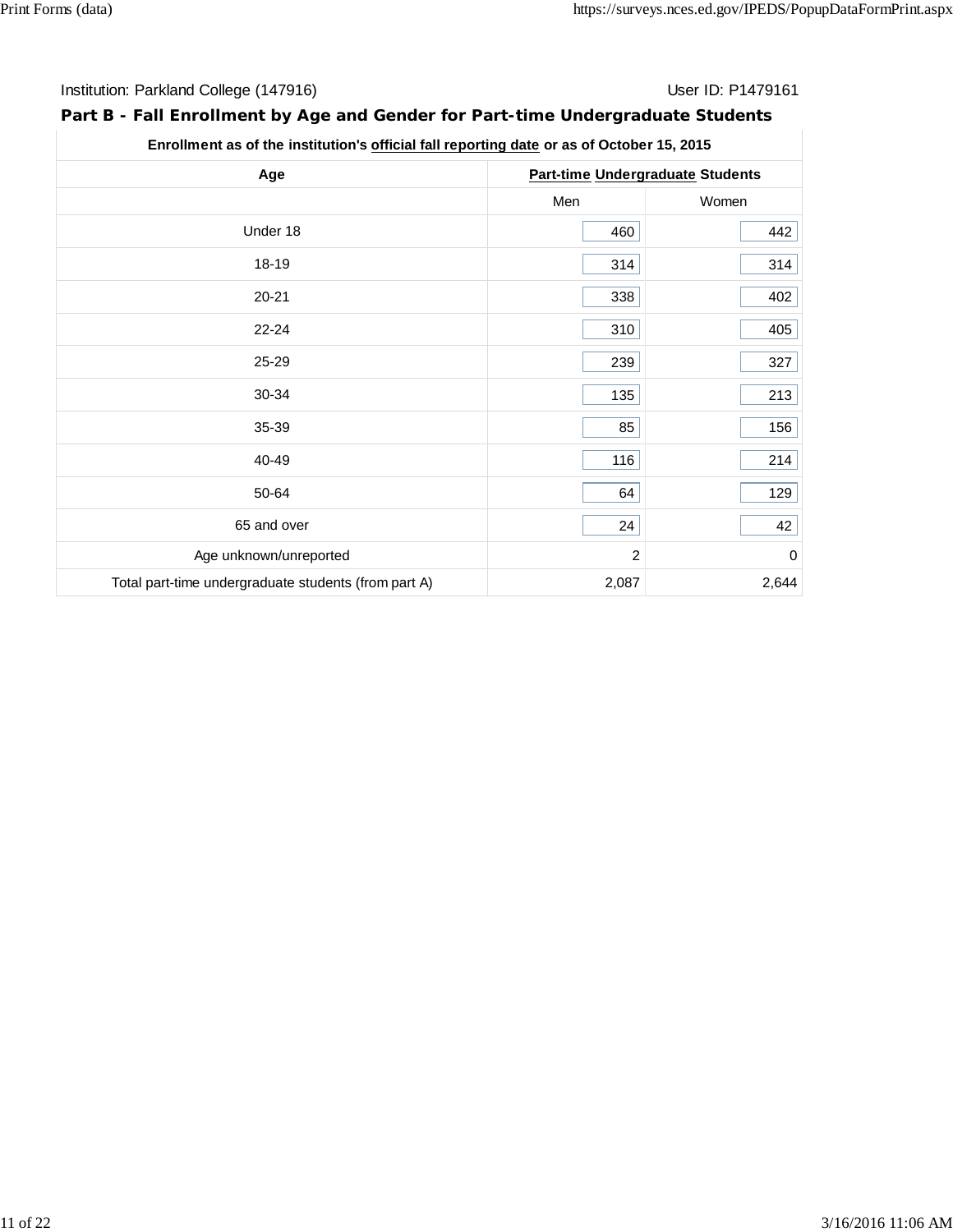O ⊚

User ID: P1479161

#### **Part C - Screening Question**

**Did any of your first-time degree/certificate-seeking undergraduate students (reported in Part A) enroll within 12 months of graduating high school or receiving their GED?**

No, we do not have any first-time students who enrolled within 12 months of their high school graduation.

Yes, we have first-time students who enrolled within 12 months of their high school graduation.

**You may use the space below to** provide context **for the data you've reported above.**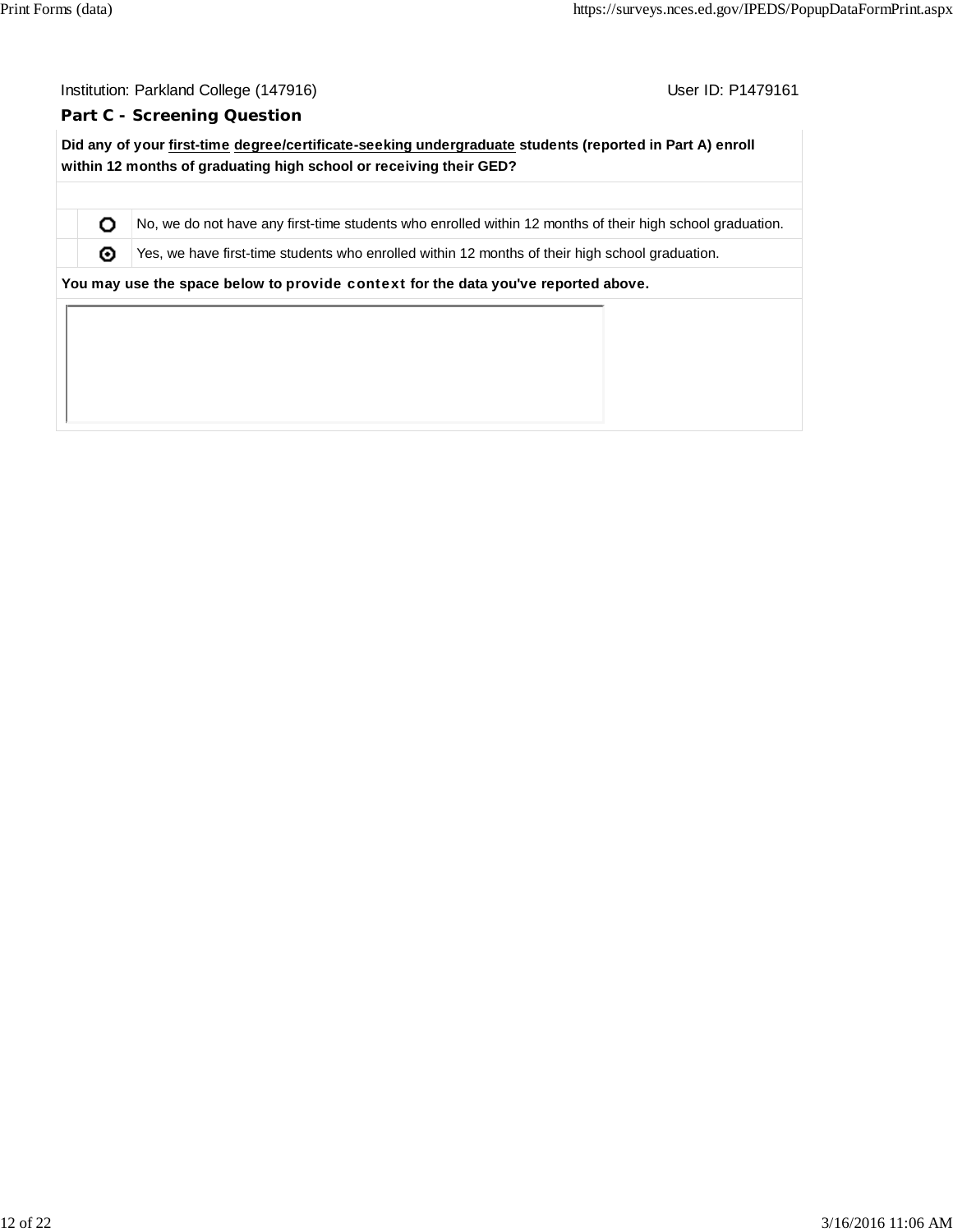**Part C - Residence of First-time Undergraduates**

# **NOTE: These data are** optional **this year.**

### **Enrollment as of the institution's official fall reporting date or as of October 15, 2015**

Enter **at least one** zero, where applicable, to verify that the screen has not been skipped.

| State of residence when student<br>was first admitted | FIPS Code | Total first-time<br>degree/certificate-seeking<br>undergraduates<br>(1) | Of students in column 1, those<br>who enrolled within 12 months<br>of high school graduation<br>or receiving their GED<br>(2) |
|-------------------------------------------------------|-----------|-------------------------------------------------------------------------|-------------------------------------------------------------------------------------------------------------------------------|
| Alabama                                               | 01        |                                                                         |                                                                                                                               |
| Alaska                                                | 02        |                                                                         |                                                                                                                               |
| Arizona                                               | 04        |                                                                         |                                                                                                                               |
| Arkansas                                              | 05        |                                                                         |                                                                                                                               |
| California                                            | 06        |                                                                         |                                                                                                                               |
| Colorado                                              | 08        |                                                                         |                                                                                                                               |
| Connecticut                                           | 09        |                                                                         |                                                                                                                               |
| Delaware                                              | 10        |                                                                         |                                                                                                                               |
| District of Columbia                                  | 11        |                                                                         |                                                                                                                               |
| Florida                                               | 12        | $\mathbf{1}$                                                            | $\mathbf{1}$                                                                                                                  |
| Georgia                                               | 13        |                                                                         |                                                                                                                               |
| Hawaii                                                | 15        |                                                                         |                                                                                                                               |
| Idaho                                                 | 16        | $\mathbf{1}$                                                            | $\mathbf{1}$                                                                                                                  |
| Illinois                                              | 17        | 903                                                                     | 669                                                                                                                           |
| Indiana                                               | 18        | 6                                                                       | $6 \mid$                                                                                                                      |
| lowa                                                  | 19        |                                                                         |                                                                                                                               |
| Kansas                                                | 20        |                                                                         |                                                                                                                               |
| Kentucky                                              | 21        |                                                                         |                                                                                                                               |
| Louisiana                                             | 22        |                                                                         |                                                                                                                               |
| Maine                                                 | 23        |                                                                         |                                                                                                                               |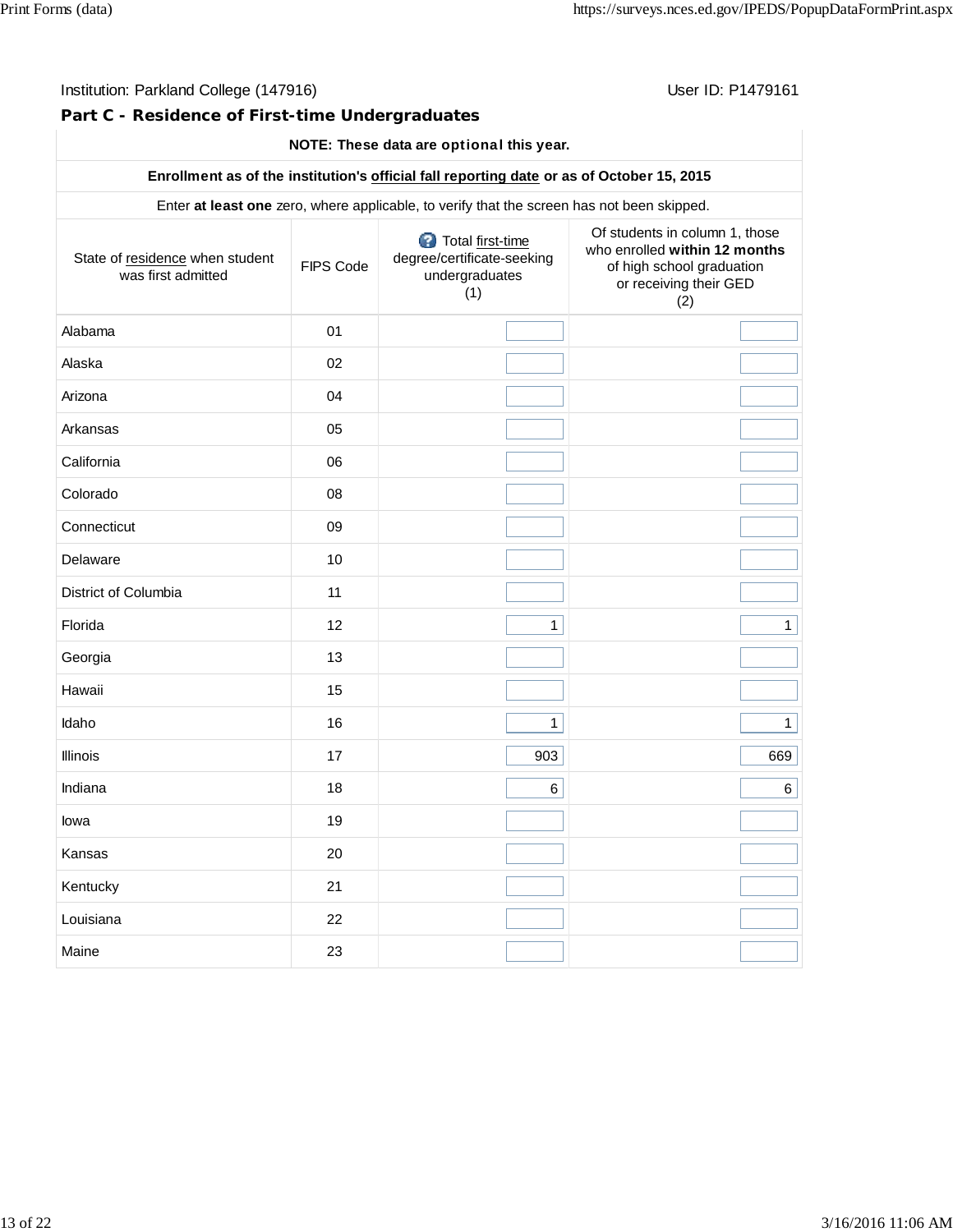**Part C - Residence of First-time Undergraduates**

## **NOTE: These data are** optional **this year.**

### **Enrollment as of the institution's official fall reporting date or as of October 15, 2015**

Enter **at least one** zero, where applicable, to verify that the screen has not been skipped.

| State of residence when student<br>was first admitted | FIPS Code | Total first-time<br>degree/certificate-seeking<br>undergraduates<br>(1) | Of students in column 1, those<br>who enrolled within 12 months<br>of high school graduation<br>or receiving their GED<br>(2) |
|-------------------------------------------------------|-----------|-------------------------------------------------------------------------|-------------------------------------------------------------------------------------------------------------------------------|
| Maryland                                              | 24        |                                                                         |                                                                                                                               |
| Massachusetts                                         | 25        | $\mathbf{1}$                                                            | $\mathbf 0$                                                                                                                   |
| Michigan                                              | 26        | $\mathbf{1}$                                                            | $\mathbf{1}$                                                                                                                  |
| Minnesota                                             | 27        | $\mathbf{1}$                                                            | $\pmb{0}$                                                                                                                     |
| Mississippi                                           | 28        | 3                                                                       | $\overline{2}$                                                                                                                |
| Missouri                                              | 29        |                                                                         |                                                                                                                               |
| Montana                                               | 30        |                                                                         |                                                                                                                               |
| Nebraska                                              | 31        |                                                                         |                                                                                                                               |
| Nevada                                                | 32        |                                                                         |                                                                                                                               |
| New Hampshire                                         | 33        |                                                                         |                                                                                                                               |
| New Jersey                                            | 34        | $\mathbf{1}$                                                            | $\pmb{0}$                                                                                                                     |
| New Mexico                                            | 35        |                                                                         |                                                                                                                               |
| New York                                              | 36        |                                                                         |                                                                                                                               |
| North Carolina                                        | 37        |                                                                         |                                                                                                                               |
| North Dakota                                          | 38        |                                                                         |                                                                                                                               |
| Ohio                                                  | 39        |                                                                         |                                                                                                                               |
| Oklahoma                                              | 40        |                                                                         |                                                                                                                               |
| Oregon                                                | 41        |                                                                         |                                                                                                                               |
| Pennsylvania                                          | 42        | $\mathbf{1}$                                                            | $\mathbf{1}$                                                                                                                  |
| Rhode Island                                          | 44        |                                                                         |                                                                                                                               |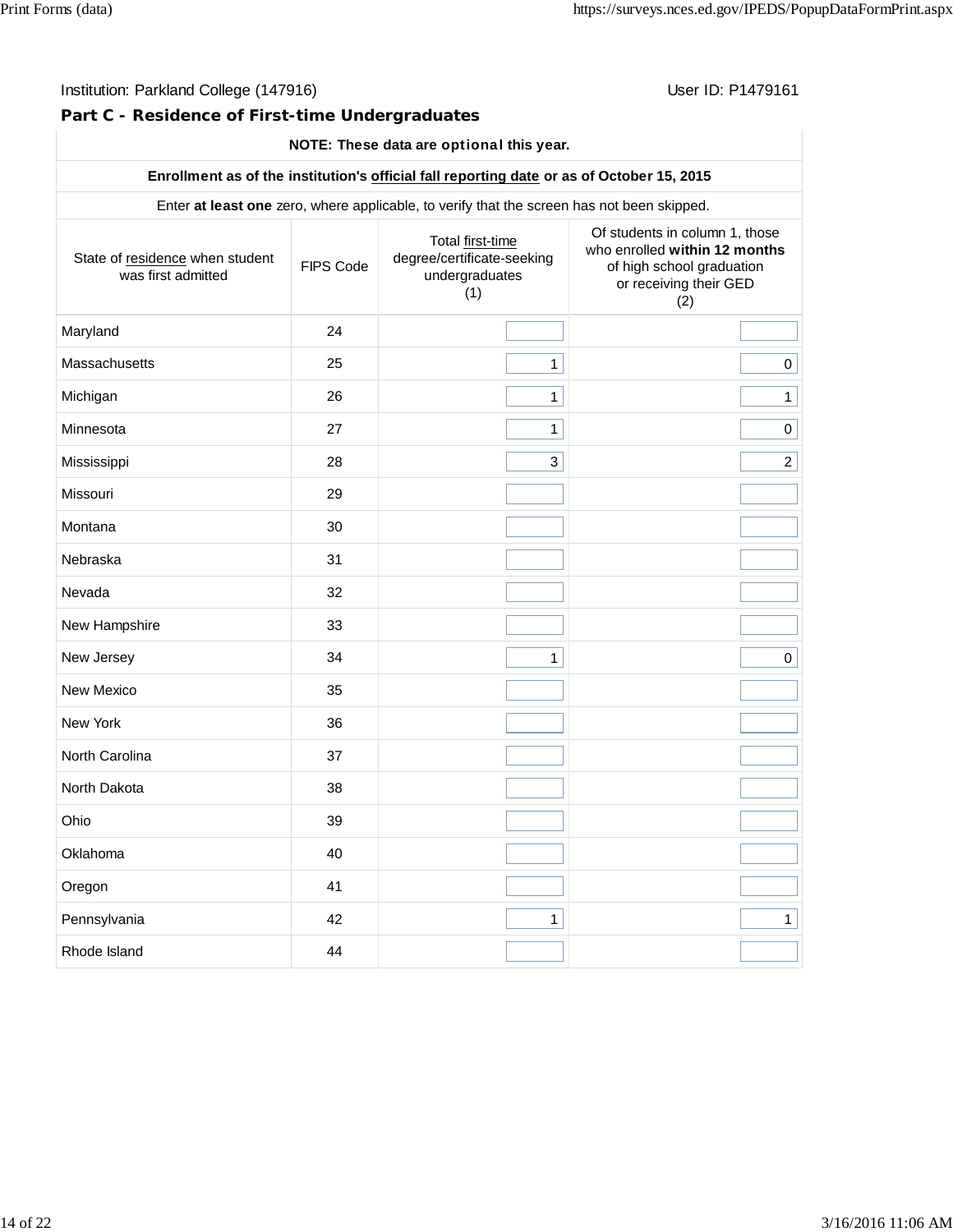## **Part C - Residence of First-time Undergraduates**

# **NOTE: These data are** optional **this year.**

#### **Enrollment as of the institution's official fall reporting date or as of October 15, 2015**

Enter **at least one** zero, where applicable, to verify that the screen has not been skipped.

| State of residence when student<br>was first admitted                              | <b>FIPS</b><br>Code | Total first-time<br>degree/certificate-<br>seeking<br>undergraduates<br>(1) | Of students in column 1, those<br>who enrolled within 12 months of<br>high school graduation<br>or receiving their GED<br>(2) |
|------------------------------------------------------------------------------------|---------------------|-----------------------------------------------------------------------------|-------------------------------------------------------------------------------------------------------------------------------|
| South Carolina                                                                     | 45                  |                                                                             |                                                                                                                               |
| South Dakota                                                                       | 46                  |                                                                             |                                                                                                                               |
| Tennessee                                                                          | 47                  | $\mathbf{1}$                                                                | $\mathbf{1}$                                                                                                                  |
| Texas                                                                              | 48                  | $\mathbf{1}$                                                                | $\mathbf{1}$                                                                                                                  |
| Utah                                                                               | 49                  |                                                                             |                                                                                                                               |
| Vermont                                                                            | 50                  |                                                                             |                                                                                                                               |
| Virginia                                                                           | 51                  | $\mathbf{1}$                                                                | $\mathbf{1}$                                                                                                                  |
| Washington                                                                         | 53                  | $\mathbf{1}$                                                                | $\mathbf 0$                                                                                                                   |
| West Virginia                                                                      | 54                  |                                                                             |                                                                                                                               |
| Wisconsin                                                                          | 55                  | $\overline{c}$                                                              | $\mathbf{1}$                                                                                                                  |
| Wyoming                                                                            | 56                  |                                                                             |                                                                                                                               |
| <b>State Unknown</b>                                                               | 57                  |                                                                             |                                                                                                                               |
| American Samoa                                                                     | 60                  |                                                                             |                                                                                                                               |
| <b>Federated States of Micronesia</b>                                              | 64                  |                                                                             |                                                                                                                               |
| Guam                                                                               | 66                  |                                                                             |                                                                                                                               |
| Marshall Islands                                                                   | 68                  |                                                                             |                                                                                                                               |
| Northern Marianas                                                                  | 69                  |                                                                             |                                                                                                                               |
| Palau                                                                              | 70                  |                                                                             |                                                                                                                               |
| Puerto Rico                                                                        | 72                  | 1                                                                           | 0                                                                                                                             |
| Virgin Islands                                                                     | 78                  |                                                                             |                                                                                                                               |
| <b>Foreign Countries</b>                                                           | 90                  | 46                                                                          | 14                                                                                                                            |
| Residence unknown/unreported                                                       | 98                  | $\mathbf 0$                                                                 |                                                                                                                               |
| Total first-time degree/certificate-seeking<br>undergraduates (from Part A)        |                     | 972                                                                         | 699                                                                                                                           |
| You may use the space below to provide context for the data you've reported above. |                     |                                                                             |                                                                                                                               |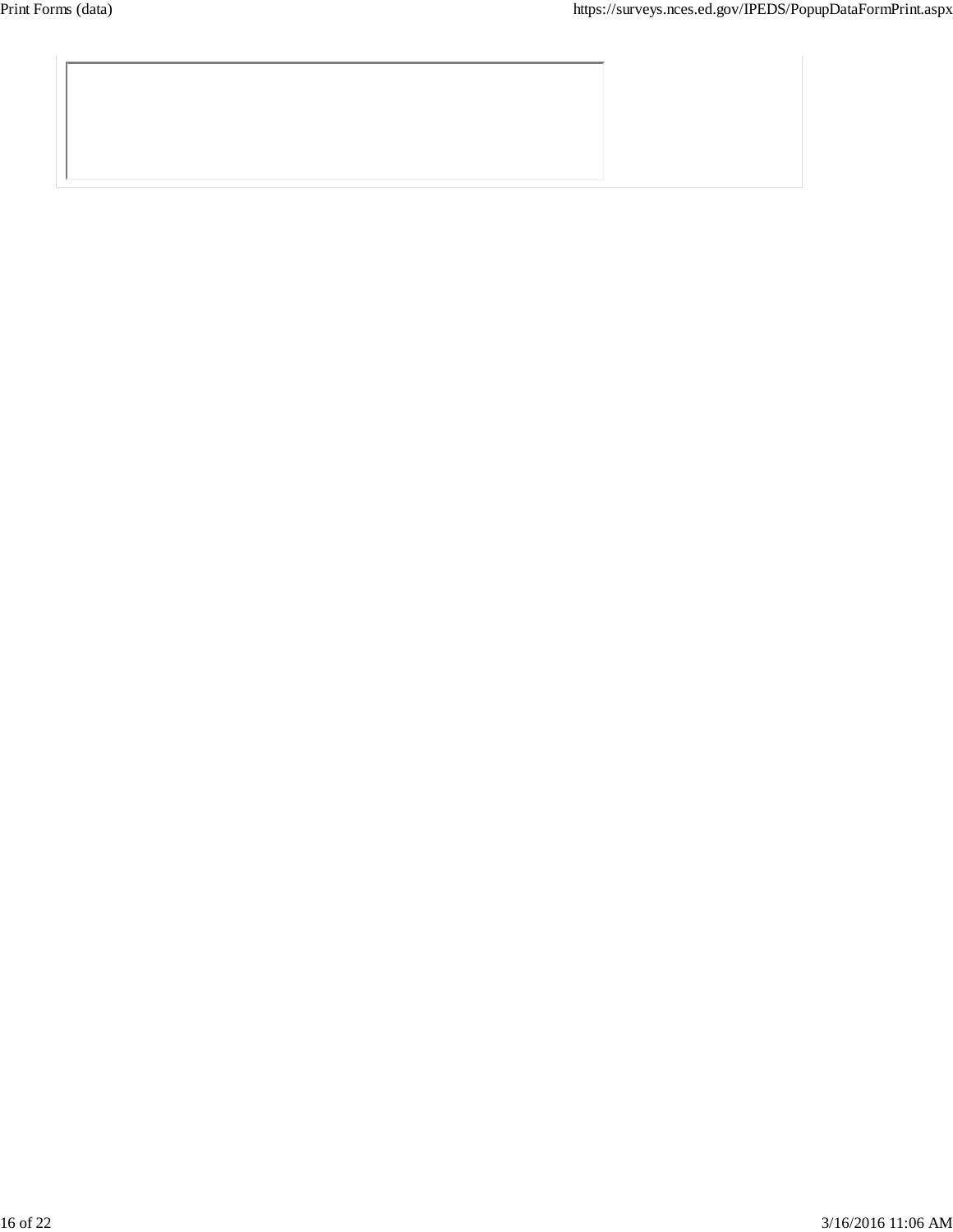# **Part D - Total Undergraduate Entering Class**

| <b>Total Undergraduate Entering Class, Fall 2015</b> |                                                                                                                                                                                                                                                                  |       |  |  |
|------------------------------------------------------|------------------------------------------------------------------------------------------------------------------------------------------------------------------------------------------------------------------------------------------------------------------|-------|--|--|
|                                                      |                                                                                                                                                                                                                                                                  |       |  |  |
|                                                      | D1 Total full-time, first-time degree/certificate-seeking undergraduates from Part A (GR cohort)                                                                                                                                                                 | 764   |  |  |
|                                                      | D2   Total first-time degree/certificate-seeking undergraduates (full-time + part-time) from Part A                                                                                                                                                              | 972   |  |  |
|                                                      | D3 Total transfer-in degree/certificate-seeking undergraduates (full-time + part-time) from Part A                                                                                                                                                               | 216   |  |  |
| D <sub>4</sub>                                       | Total non-degree/certificate-seeking undergraduates (full-time + part-time) from Part A                                                                                                                                                                          | 1.500 |  |  |
| D <sub>5</sub>                                       | Of the total non-degree/certificate-seeking undergraduates displayed on line D4, the number that are<br>new to the institution in Fall 2015                                                                                                                      | 1,130 |  |  |
|                                                      | Total entering students at the undergraduate level<br>D6   Note: This is calculated as first-time students (line $D2$ ) + students transferring to the institution (line<br>D3) + non-degree/certificate-seeking undergraduates entering in Fall 2015 (line D5). | 2,318 |  |  |
| D7 I                                                 | Percentage of undergraduate entering class represented by your GR cohort (line D1/line D6)                                                                                                                                                                       | 33    |  |  |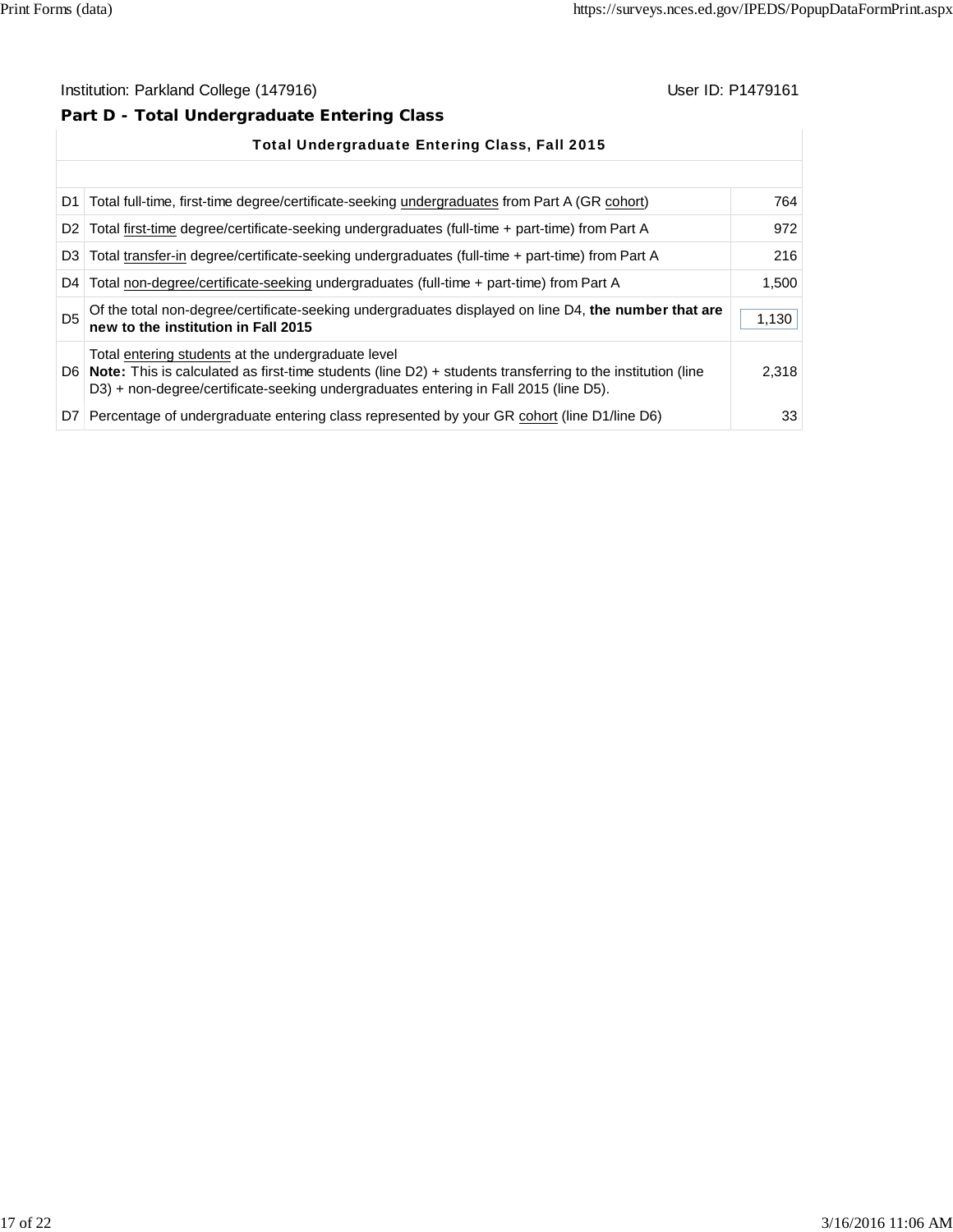#### Institution: Parkland College (147916) November 2012 12: P1479161

# **Part E - First-Time Student Cohort Retention Rates (Full-time)**

#### **Retention Rates**

#### **Full-time, First-time Degree/Certificate-Seeking Cohort from Fall 2014**

The Fall 2014 cohort is preloaded based on data reported in the prior year Fall Enrollment survey component.

Academic reporters report retention data as of the institution's official fall reporting date or as of October 15. Program reporters determine the cohort with enrollment any time between August 1 and October 31, 2014 and retention based on August 1, 2015.

The retention rate is calculated by the system after clicking "Save" on the screen. Exclusions are subtracted from the original cohort and the resulting adjusted cohort is used for calculating the retention rate.

#### **Retention Data Reporting Reminders:**

- **Include only full-time, first-time degree/certificate-seeking students in this cohort.**
- Determine full-time using Fall 2014 attendance status (e.g. if a student was full-time in Fall 2014, report them in the full-time cohort regardless of Fall 2015 status).
- If there are no students to report in the cohort, enter zero. Do not leave the field blank.
- Report in the exclusions box (line E2) the number of students from the cohort who left the institution for any of the following reasons: died or were totally and permanently disabled; to serve in the armed forces (including those called to active duty); to serve with a foreign aid service of the Federal Government (e.g. Peace Corps); or to serve on official church missions.

|                |                                                                                                                                          | Preloaded<br>cohort |     |   | Prior year data<br>(Fall 2013 cohort) |      |
|----------------|------------------------------------------------------------------------------------------------------------------------------------------|---------------------|-----|---|---------------------------------------|------|
|                | <b>FULL-TIME, FIRST-TIME COHORT RETENTION:</b>                                                                                           |                     |     |   |                                       |      |
| E <sub>1</sub> | Full-time, first-time Fall 2014 cohort                                                                                                   | 857                 | 857 | Ω | 675                                   |      |
| E <sub>2</sub> | Exclusions from the Fall 2014 cohort                                                                                                     |                     | 9   |   | 7                                     |      |
| E <sub>3</sub> | <b>Adjusted Fall 2014 cohort (line E1 - line E2)</b>                                                                                     |                     | 848 |   | 668                                   |      |
| E4             | Students from Fall 2014 cohort who are still enrolled<br>+ students from Fall 2014 cohort who completed their<br>program as of Fall 2015 |                     | 536 | Ø | 406                                   |      |
| E5             | Full-time, first-time Fall 2014 cohort retention rate (line<br>$E4$ / line $E3$ )                                                        |                     | 63  | % | 61                                    | $\%$ |

 **You may use the space below to** provide context **for the data you've reported above. These context notes will be posted on the College Navigator website, and should be written to be understood by students and parents.**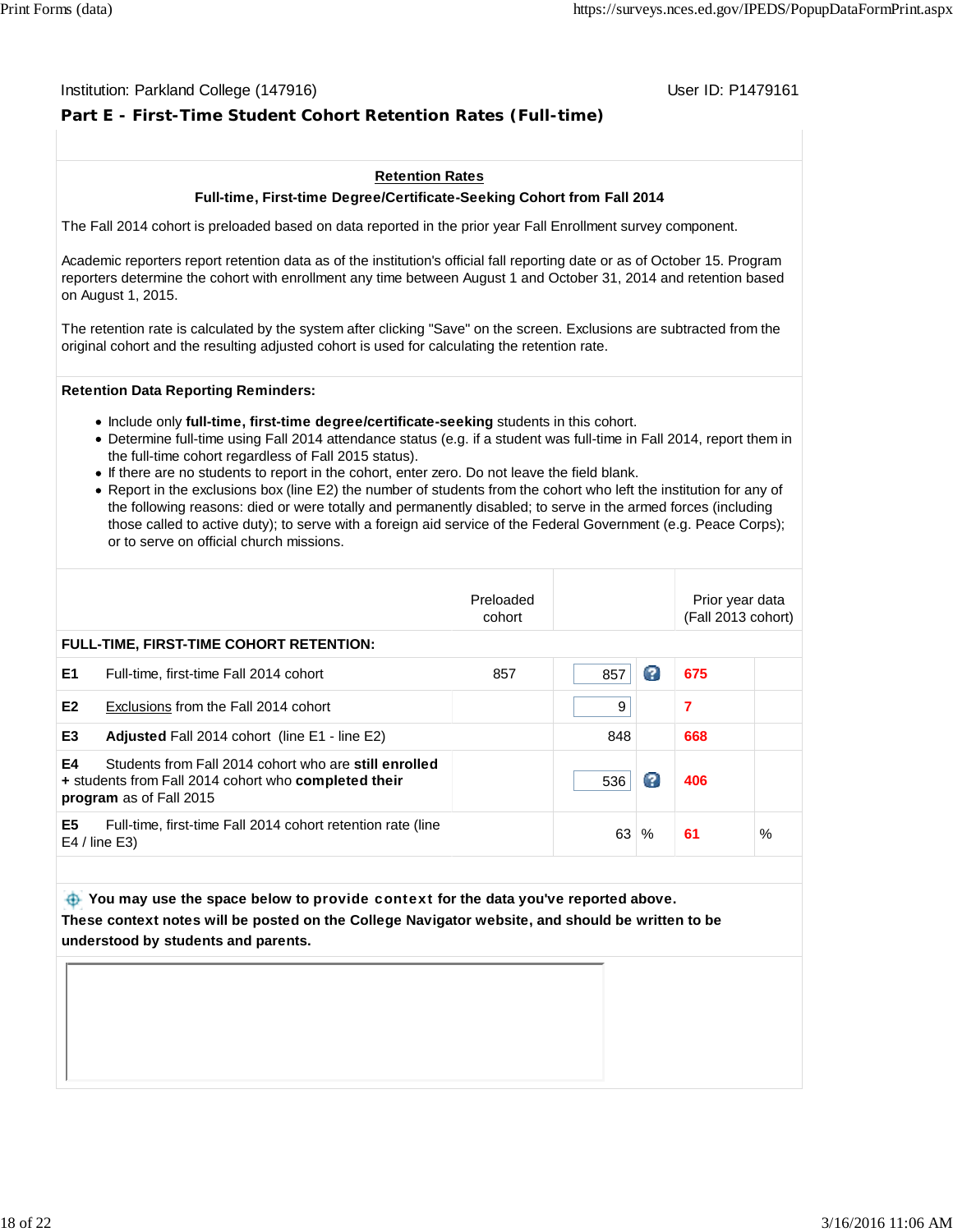#### Institution: Parkland College (147916) November 2012 12: P1479161

# **Part E - First-Time Student Cohort Retention Rates (Part-time)**

#### **Retention Rates**

#### **Part-time, First-time Degree/Certificate-Seeking Cohort from Fall 2014**

The Fall 2014 cohort is preloaded based on data reported in the prior year Fall Enrollment survey component.

Academic reporters report retention data as of the institution's official fall reporting date or as of October 15. Program reporters determine the cohort with enrollment any time between August 1 and October 31, 2014 and retention based on August 1, 2015.

The retention rate is calculated by the system after clicking "Save" on the screen. Exclusions are subtracted from the original cohort and the resulting adjusted cohort is used for calculating the retention rate.

#### **Retention Data Reporting Reminders:**

- Include only **part-time, first-time degree/certificate-seeking** students in this cohort.
- Determine part-time using Fall 2014 attendance status (e.g. if a student was part-time in Fall 2014, report them in the part-time cohort regardless of their Fall 2015 status).
- If there are no students to report in the cohort, enter zero. Do not leave the field blank.
- Report in the exclusions box (line E7) the number of students from the cohort who left the institution for any of the following reasons: died or were totally and permanently disabled; to serve in the armed forces (including those called to active duty); to serve with a foreign aid service of the Federal Government (e.g. Peace Corps); or to serve on official church missions.

|                 |                                                                                                                                          | Preloaded<br>cohort |     |    | Prior year data<br>(Fall 2013 cohort) |      |
|-----------------|------------------------------------------------------------------------------------------------------------------------------------------|---------------------|-----|----|---------------------------------------|------|
|                 | <b>PART-TIME, FIRST-TIME COHORT RETENTION:</b>                                                                                           |                     |     |    |                                       |      |
| E6              | Part-time, first-time Fall 2014 cohort                                                                                                   | 243                 | 243 | B  | 382                                   |      |
| E7              | Exclusions from the Fall 2014 cohort                                                                                                     |                     | 5   |    | 2                                     |      |
| E8              | Adjusted Fall 2014 cohort (line E6 - line E7)                                                                                            |                     | 238 |    | 380                                   |      |
| E9              | Students from Fall 2014 cohort who are still enrolled<br>+ students from Fall 2014 cohort who completed their<br>program as of Fall 2015 |                     | 105 | C. | 173                                   |      |
| E <sub>10</sub> | Part-time, first-time Fall 2014 cohort retention rate<br>(line $E9/$ line $E8$ )                                                         |                     | 44  | %  | 46                                    | $\%$ |
|                 |                                                                                                                                          |                     |     |    |                                       |      |

# **You may use the space below to** provide context **for the data you've reported above. These context notes will be posted on the College Navigator website, and should be written to be understood by students and parents.**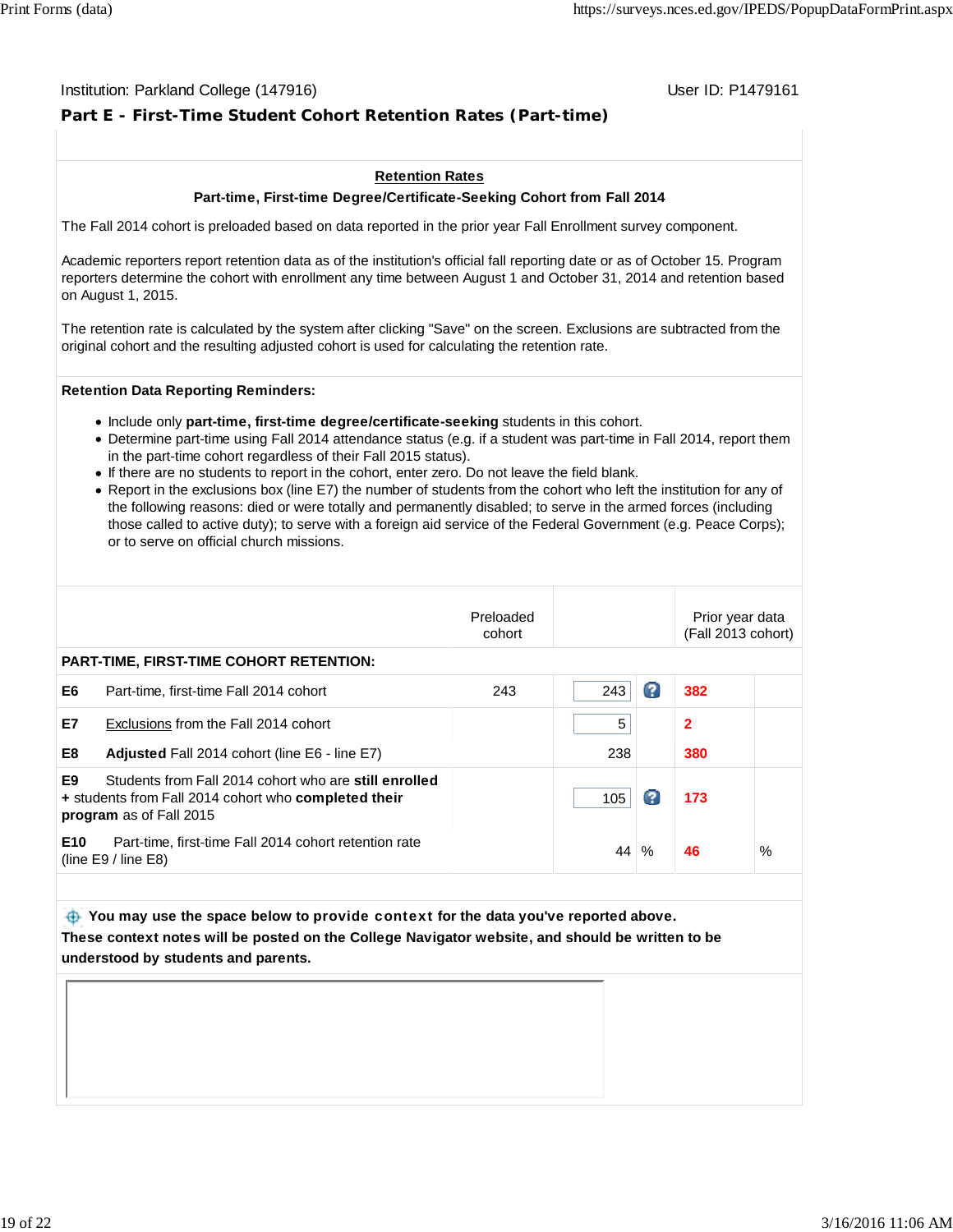Institution: Parkland College (147916) November 2012 12: P1479161

#### **Part F - Student-to-Faculty Ratio**

**Please provide your institution's student-to-faculty ratio (i.e., student-to-instructional staff) for undergraduate programs for Fall 2015. The student-to-faculty ratio and any accompanying context that is provided will be displayed on College Navigator.**

**Note: Logic in this item is similar to item I-2 from the Common Data Set data collection.**

Click here to use a worksheet to help you determine the student-to-faculty ratio

| Student-to-faculty ratio            | to |
|-------------------------------------|----|
| Student-to-faculty ratio prior year | to |

 **You may use the space below to** provide context **for the data you've reported above. These context notes will be posted on the College Navigator website, and should be written to be understood by students and parents.**

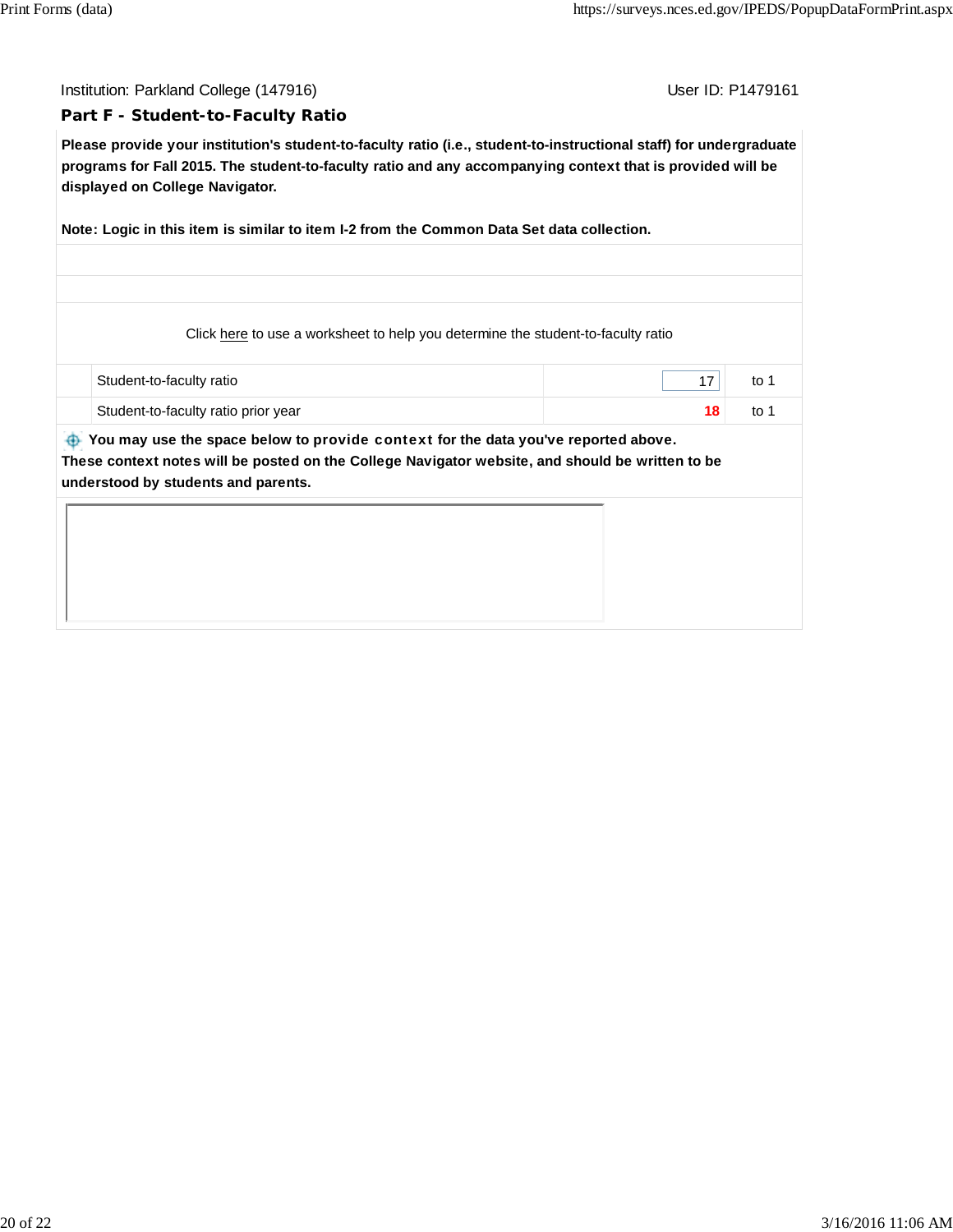### Institution: Parkland College (147916) **Distribution: Parkland College (1479161** College College College College College College College College College College College College College College College College College Colle

# **Summary**

# **Fall Enrollment Survey Summary Less-Than-Four-Year Institutions**

IPEDS collects important information regarding your institution. All data reported in IPEDS survey components become available in the IPEDS Data Center and appear as aggregated data in various Department of Education reports. Additionally, some of the reported data appears specifically for your institution through the College Navigator website and is included in your institution's Data Feedback Report (DFR). The purpose of this summary is to provide you an opportunity to view some of the data that, when accepted through the IPEDS quality control process, will appear on the College Navigator website and/or your DFR. College Navigator is updated approximately three months after the data collection period closes and Data Feedback Reports will be available through the Data Center and sent to your institution's CEO in November 2016.

Please review your data for accuracy. If you have questions about the data displayed below after reviewing the data reported on the survey screens, please contact the IPEDS Help Desk at: 1-877-225-25681-877-225-2568 FREE FREE or ipedshelp@rti.org.

| Undergraduate Student Enrollment |         |  |  |
|----------------------------------|---------|--|--|
| Total enrollment                 | 8.147   |  |  |
| Transfer-in enrollment           | 216     |  |  |
|                                  |         |  |  |
| Student-to-faculty ratio         | 17 to 1 |  |  |

| <b>Undergraduate Student Characteristics</b> |       |  |  |  |
|----------------------------------------------|-------|--|--|--|
| Percent of undergraduates who are female     | 52%   |  |  |  |
| Percent of undergraduates who are full-time  | 42%   |  |  |  |
|                                              |       |  |  |  |
| Percent of undergraduates by race/ethnicity: |       |  |  |  |
| American Indian or Alaska Native             | 0%    |  |  |  |
| Asian                                        | 7%    |  |  |  |
| <b>Black or African American</b>             | 14%   |  |  |  |
| Hispanic/Latino                              | 7%    |  |  |  |
| Native Hawaiian or Pacific Islander          | $0\%$ |  |  |  |
| White                                        | 58%   |  |  |  |
| Two or More Races                            | 2%    |  |  |  |
| Race and ethnicity unknown                   | 12%   |  |  |  |
| Nonresident alien                            | $0\%$ |  |  |  |
|                                              |       |  |  |  |
| Percent of undergraduate students by age:    |       |  |  |  |
| 24 and under                                 | 71%   |  |  |  |
| 25 and over                                  | 29%   |  |  |  |
| Age unknown                                  | 0%    |  |  |  |